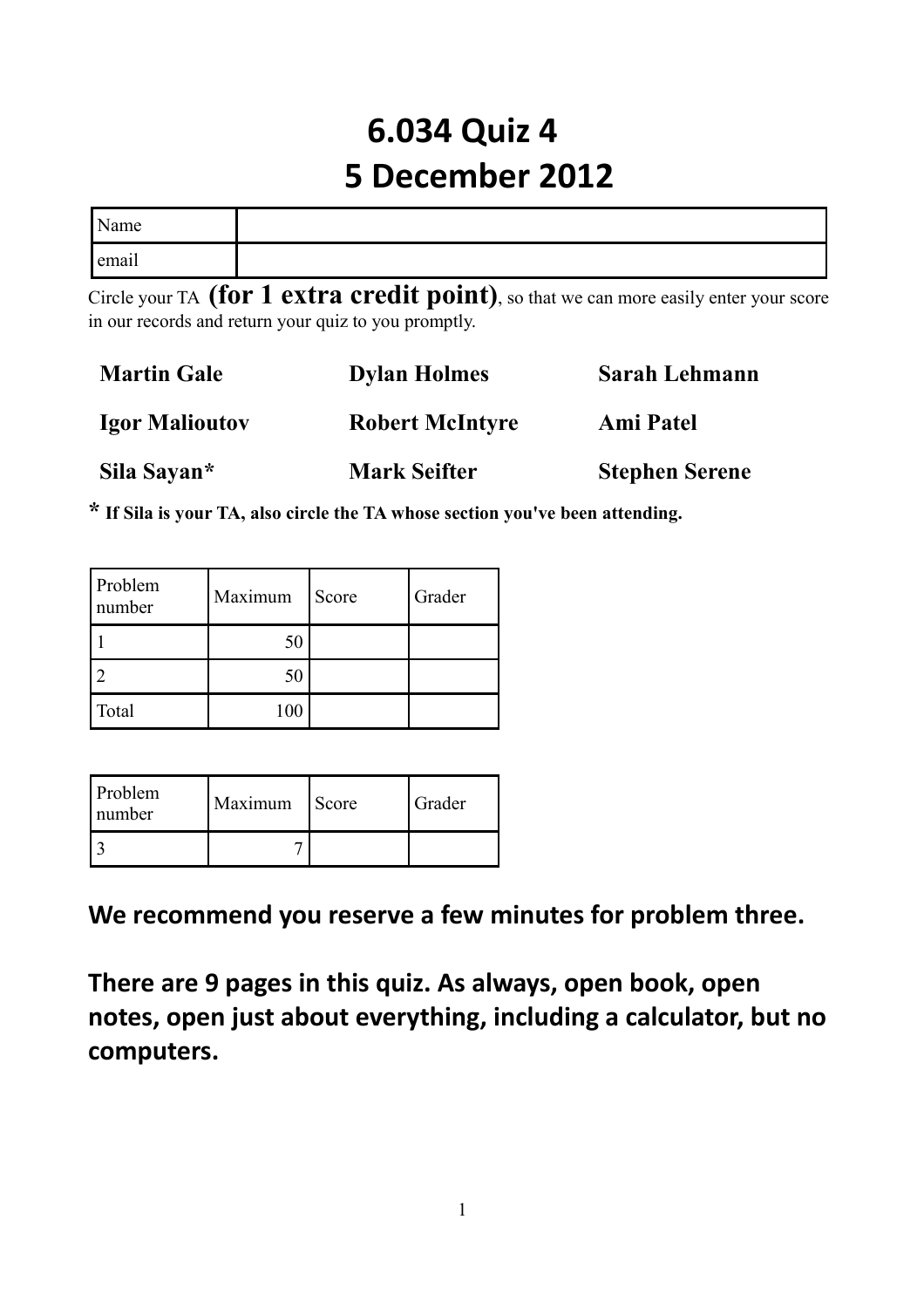## **Problem 1: AdaBoost (50 pts)**

In this problem, you'll use boosting to construct a classifier for the following training dataset:



For your collection of weak classifiers, you'll use vertical line tests with either of the following forms



The first kind of test classifies a point as positive if it's to the LEFT of a certain vertical line.

The second kind of test classifies a point as positive if it's to the RIGHT of a certain vertical line.

### *Part A (10 pts)*

**A1 (5 pts)** For the following set of six classifiers, list all the training points (A, B, C, D, E) that each misclassifies. If a classifier misclassifies no points, write NONE instead.

| <b>Classifier</b> | <b>Misclassified Training Points</b> | <b>Classifier</b> | <b>Misclassified Training Points</b> |
|-------------------|--------------------------------------|-------------------|--------------------------------------|
| $X \leq 2$        |                                      | $X \geq 2$        |                                      |
| $X \leq 4$        |                                      | $X \geq 4$        |                                      |
| $X \leq 6$        |                                      | $X \geq 6$        |                                      |

A2 (5 pts) Which of the six classifiers from this list, if any, will surely never have the least error? If none of the classifiers can be eliminated for sure, write NONE instead.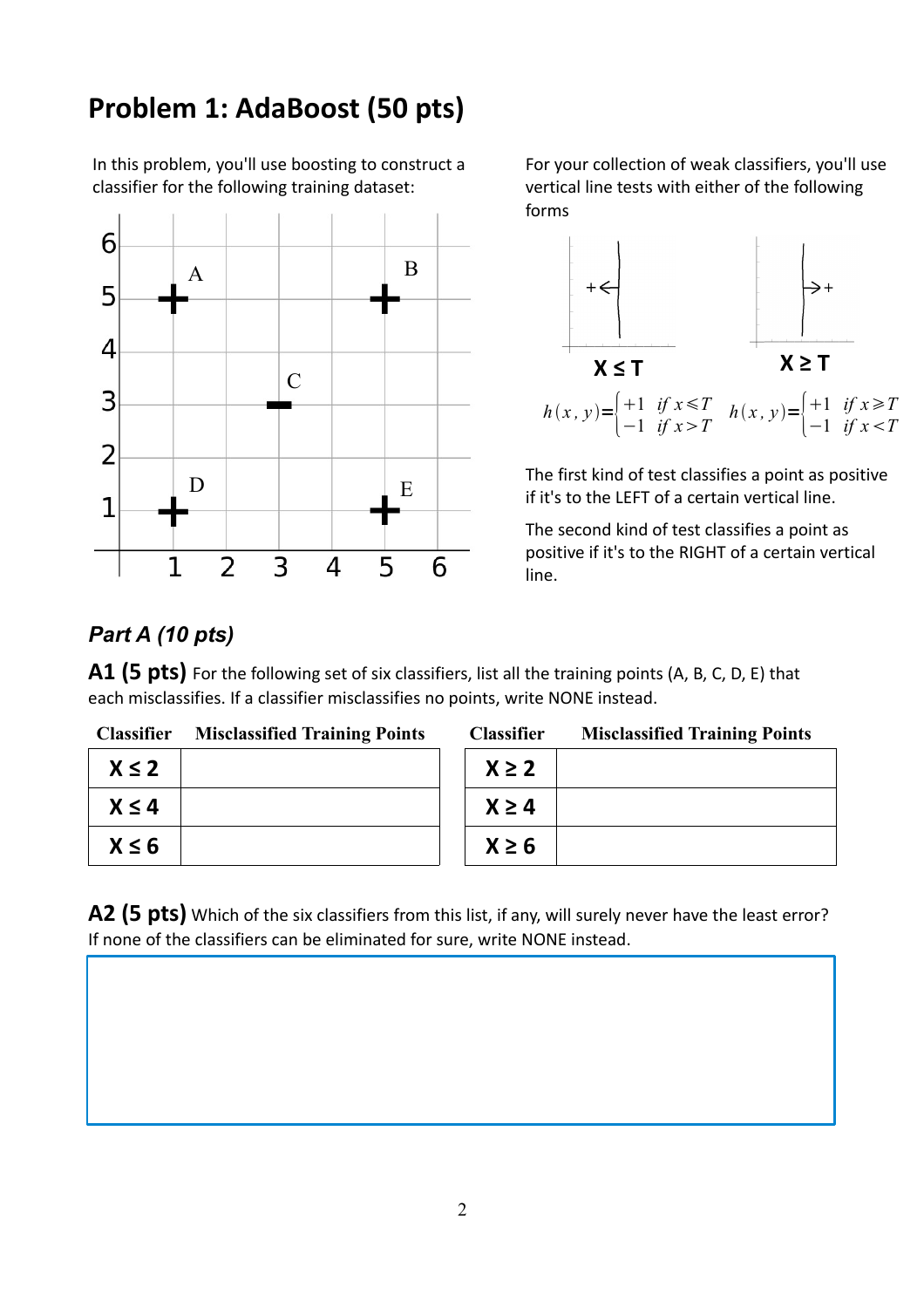#### *Part B, Three rounds (24 pts)*

Perform three iterations of boosting using the training points (A, B, C, D, E) and the six classifiers from the table in Part A. In case of a tie, use whichever classifier comes first in this list:

#### **X ≤ 2 X ≤ 4 X ≤ 6 X ≥ 2 X ≥ 4 X ≥ 6**

Fill out this table with the weights of the training points at the start of each round, the weak classifier chosen each round, the error of that weak classifier, and its coefficient.

|                               | Round 1 | Round 2 | Round 3 |
|-------------------------------|---------|---------|---------|
| weight <sub>A</sub>           | 1/5     |         |         |
| $weight_B$                    |         |         |         |
| $weight_c$                    |         |         |         |
| weight <sub>D</sub>           |         |         |         |
| weight $E$                    |         |         |         |
| weak classifier $(h)$         |         |         |         |
| classifier error $(\epsilon)$ |         |         |         |
| coefficient $(\alpha)$        |         |         |         |

(Show your work in the space below for partial credit.)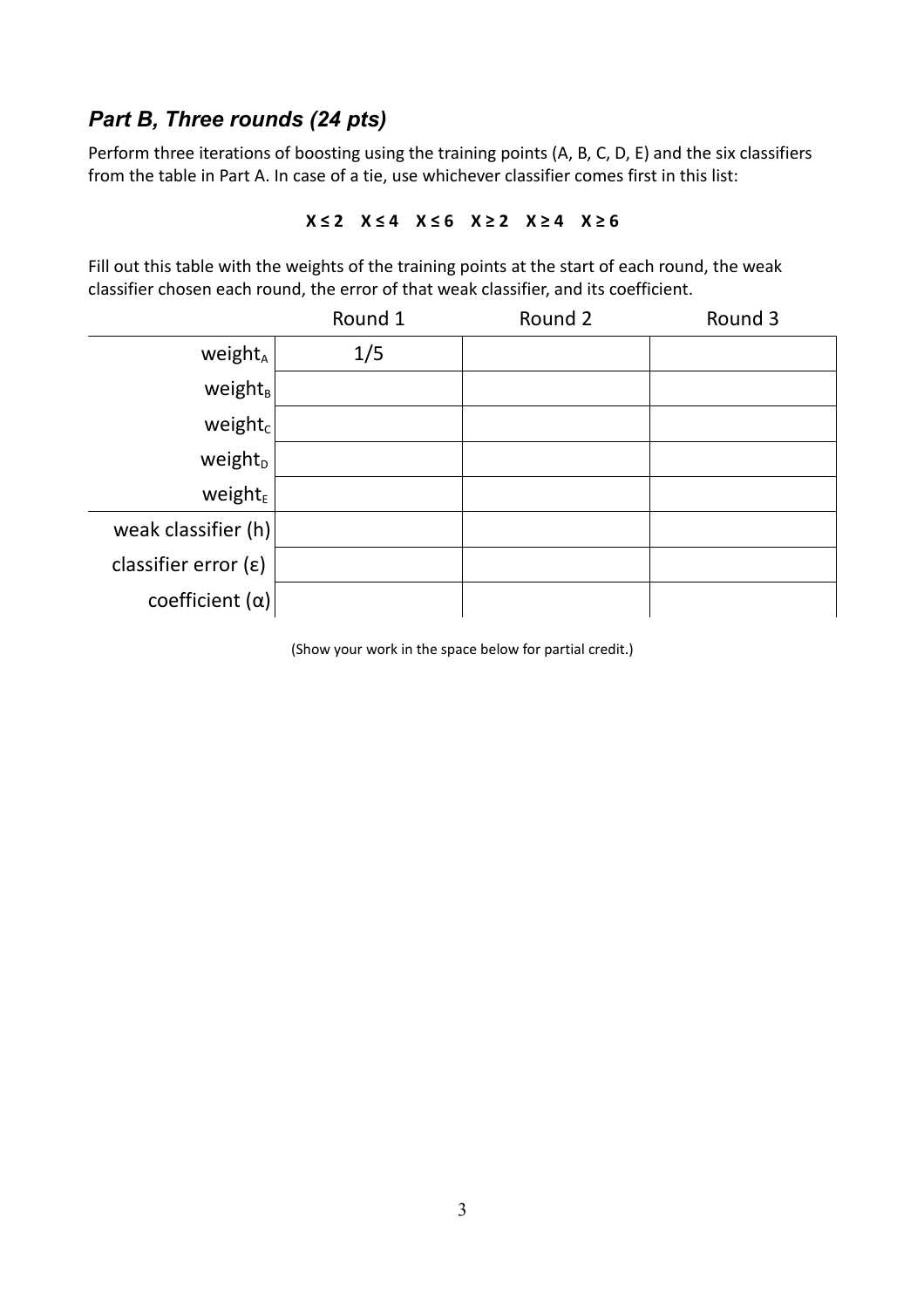### *Part C, Retrospective (16 pts)*

**C1 (5 pts)** Consider the total classifier *H* which you produce after three rounds of boosting. **List** all the training points (A, B, C, D, E) which *H* misclassifies. If there are none, write NONE instead.

Show your work for partial credit. You may find the following logarithms helpful:

$$
\log(1)=0 \qquad \log(2) \approx \frac{7}{10} \qquad \log(3) \approx 1 \qquad \log(4) \approx \frac{7}{5} \qquad \log(5) \approx \frac{8}{5}
$$

$$
\log(ab) = \log(a) + \log(b)
$$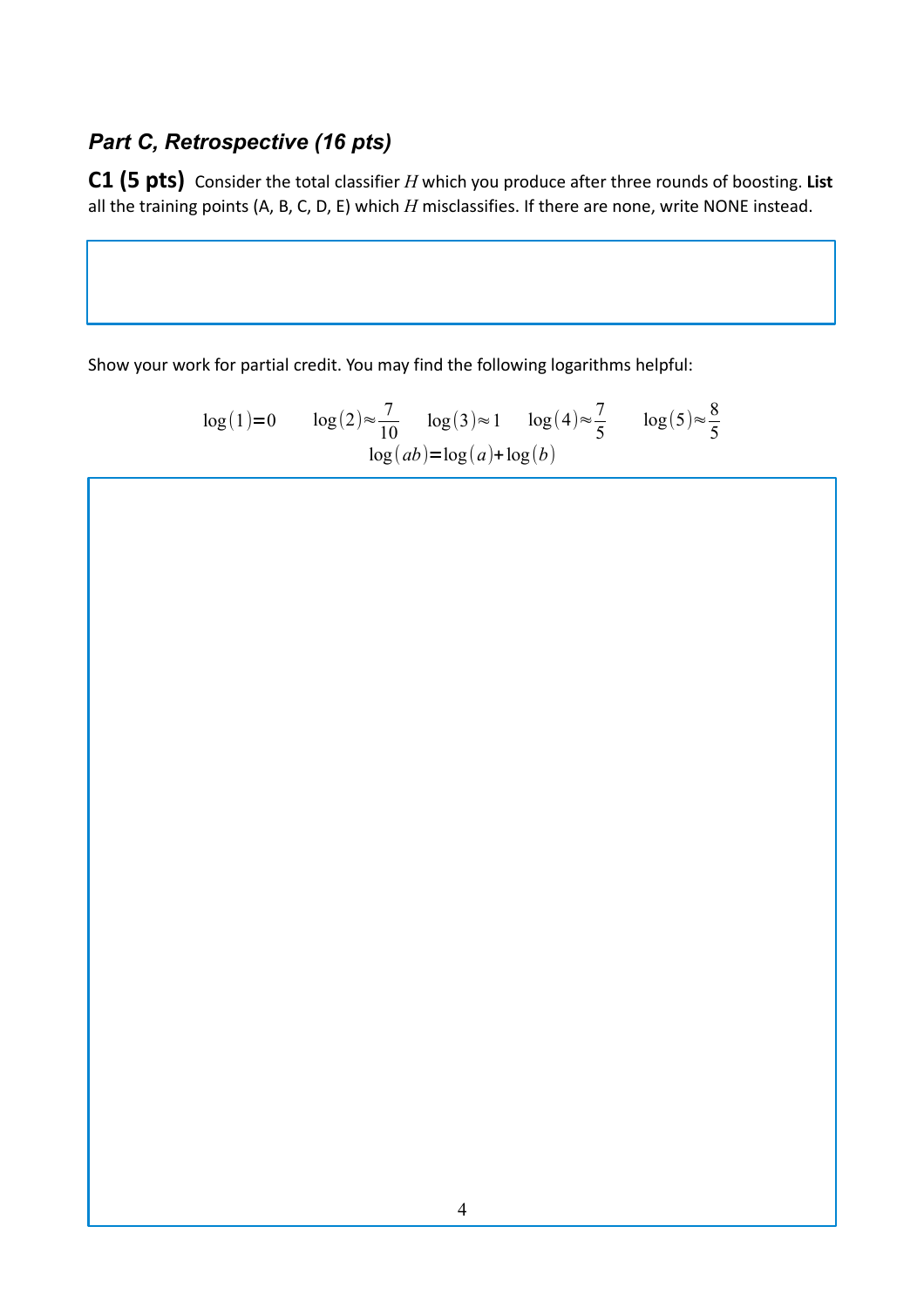**C2 (9 pts)** Now that you've finished boosting, your friends Alyssa, Ben, and Cy want to offer their advice.

Alyssa says: "You don't need boosting to find a good combination of those classifiers! Look at the table in Part A—you can see immediately that by combining **three** of those classifiers, **all with α = 1**, you could classify the training data perfectly."

Ben says: "Actually, you don't even need three classifiers—by combining just **two** of those classifiers, both **with α = 1**, you could classify the training data perfectly."

Cy says: "In fact, I see **one** classifier in the table that can classify the training data perfectly."

In the space below, concisely explain why each friend is correct or incorrect.

| Alyssa: |  |  |  |
|---------|--|--|--|
|         |  |  |  |
| Ben:    |  |  |  |
|         |  |  |  |
| $Cy$ :  |  |  |  |
|         |  |  |  |
|         |  |  |  |

**C3 (2 pts)** Alyssa makes a mistake when programming Adaboost: instead of choosing the weak classifier with the lowest error, her program chooses the weak classifier with the highest error. Ben Bitdiddle claims that this algorithm will pick the same classifier in every round. Explain whether Ben is correct or incorrect.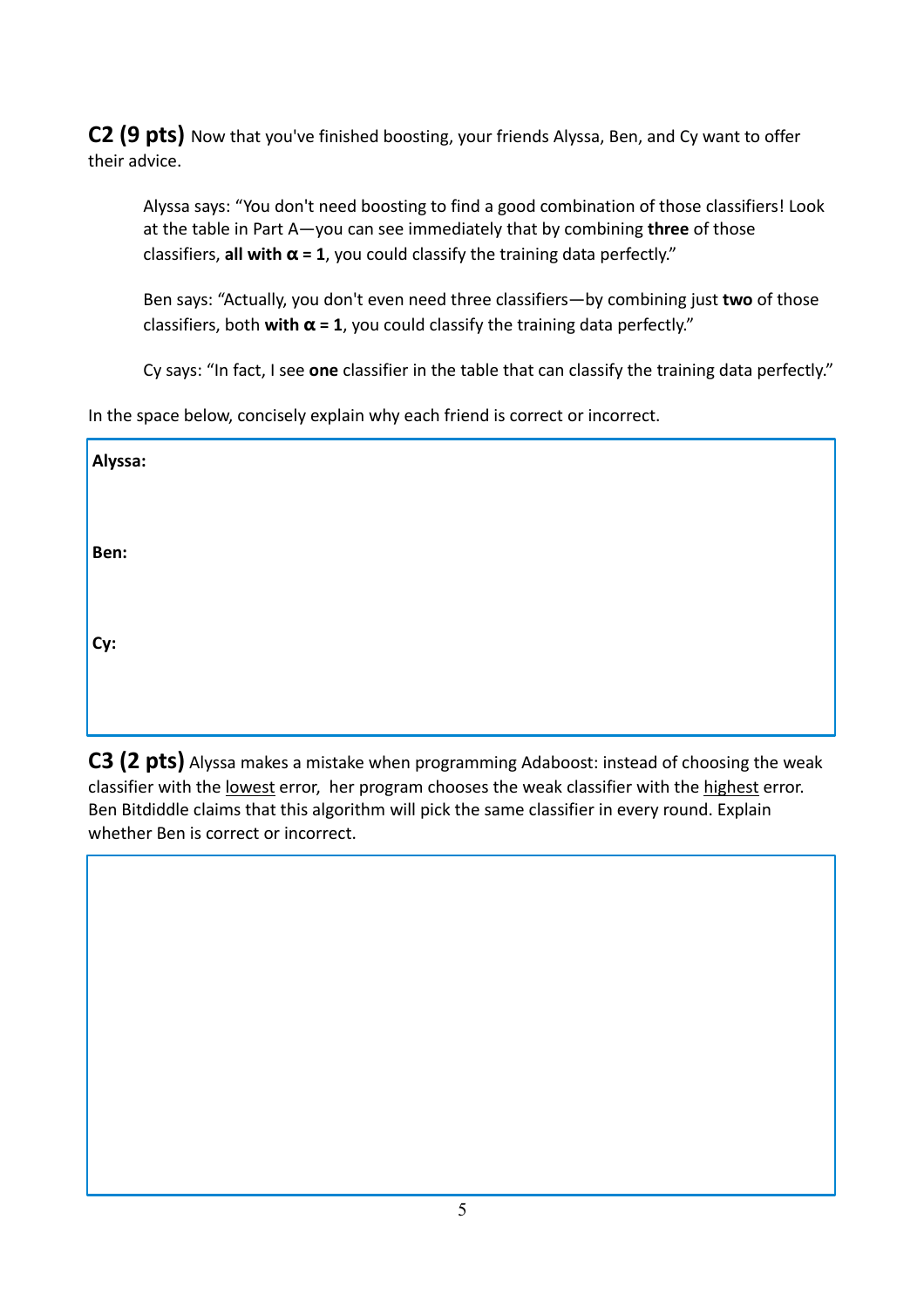## **Problem 2: Bayes Nets (50 points)**

### *Part A(40 pts)*

As part of her UROP project, Alyssa Hacker decides to model the expression of the elusive Gene X. Here are the behaviors she has observed so far:

- A child is more likely to express Gene X if her mother or father expresses Gene X.
- Anyone who expresses Gene X often develops astonishing math skills.
- Anyone who expresses Gene X is at risk of becoming a social misfit.

After collecting some sample data, Alice produces the following Bayes net. Here, **X** denotes "Patient expresses Gene X", **M** denotes "Patient's mother expresses Gene X", **F** denotes "Patient's father expresses Gene X", **A** denotes "Patient develops astonishing math skills", and **S** denotes "Patient becomes a social misfit".



**A1 (10 pts)** Use the above network to determine which of the following probability statements are TRUE or FALSE. Circle the correct answer in each case.

| $P(F M) = P(F)$            | <b>TRUE</b> | <b>FALSE</b> |
|----------------------------|-------------|--------------|
| $P(S A, F, M) = P(S F, M)$ | <b>TRUE</b> | <b>FALSE</b> |
| $P(X M)=P(M X)$            | <b>TRUE</b> | <b>FALSE</b> |
| $P(S X,A) = P(S X)$        | <b>TRUE</b> | <b>FALSE</b> |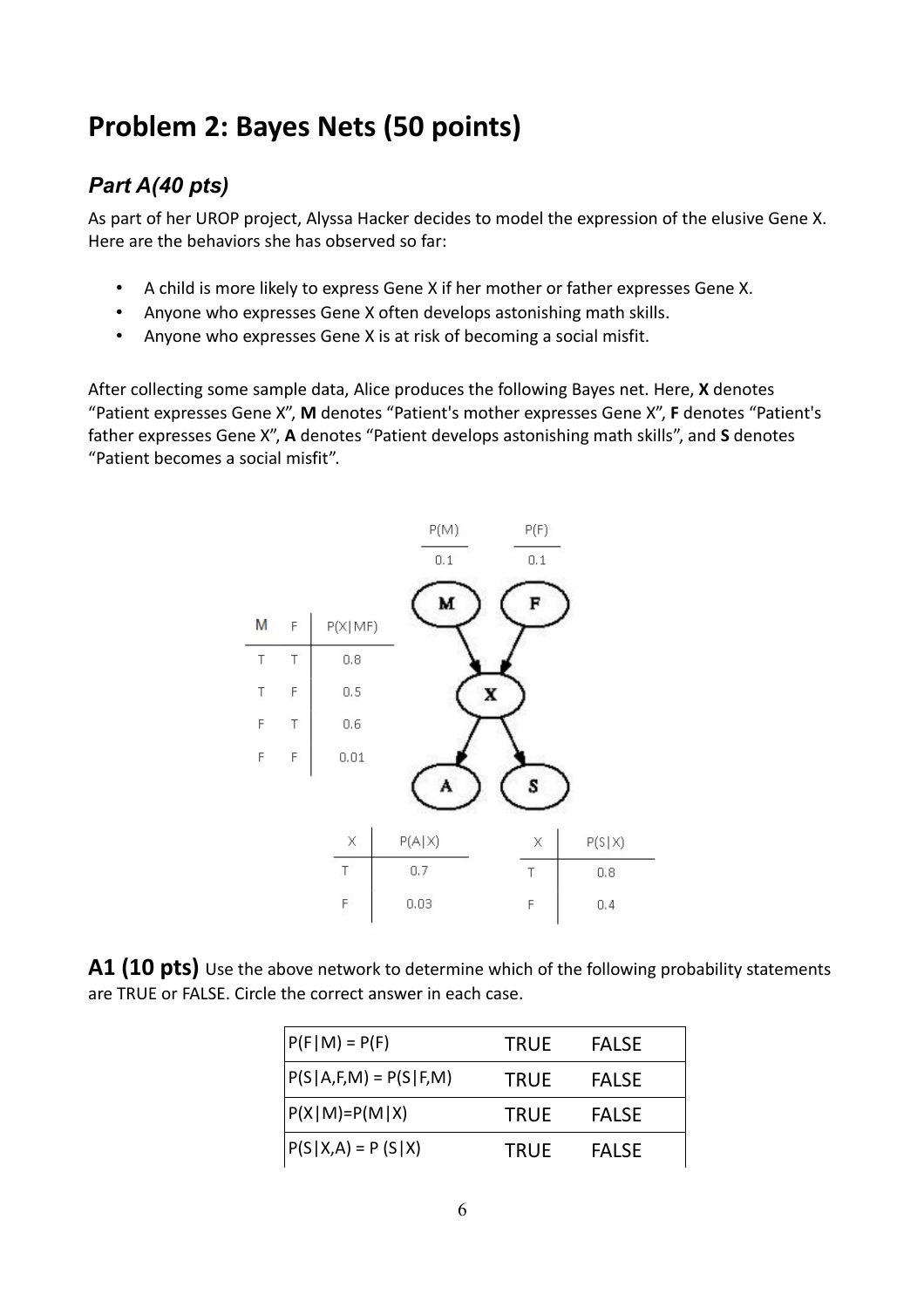**A2 (10 pts)** Suppose Alyssa's mother expresses Gene X. Compute the probability that Alyssa expresses Gene X given only this observation. **(Your answer should be numerical.)**

**A3 (10 pts)** Alyssa later learns that her father also expresses Gene X. How will the probability that Alyssa expresses Gene X, given this new information and the fact that Alyssa's mother expresses Gene X compare to the probability you computed in A2? **(Circle the best answer.)**

Smaller Equal Bigger

For credit, you **must** concisely explain the intuition behind this result.

**A4 (10 pts)** Write an **algebraic expression** for the probability that a child develops astonishing math skills and the child's father expresses Gene X. Express your answer in terms of probabilities you could read off directly from the Bayes network. **(You do not need to calculate a numerical answer)**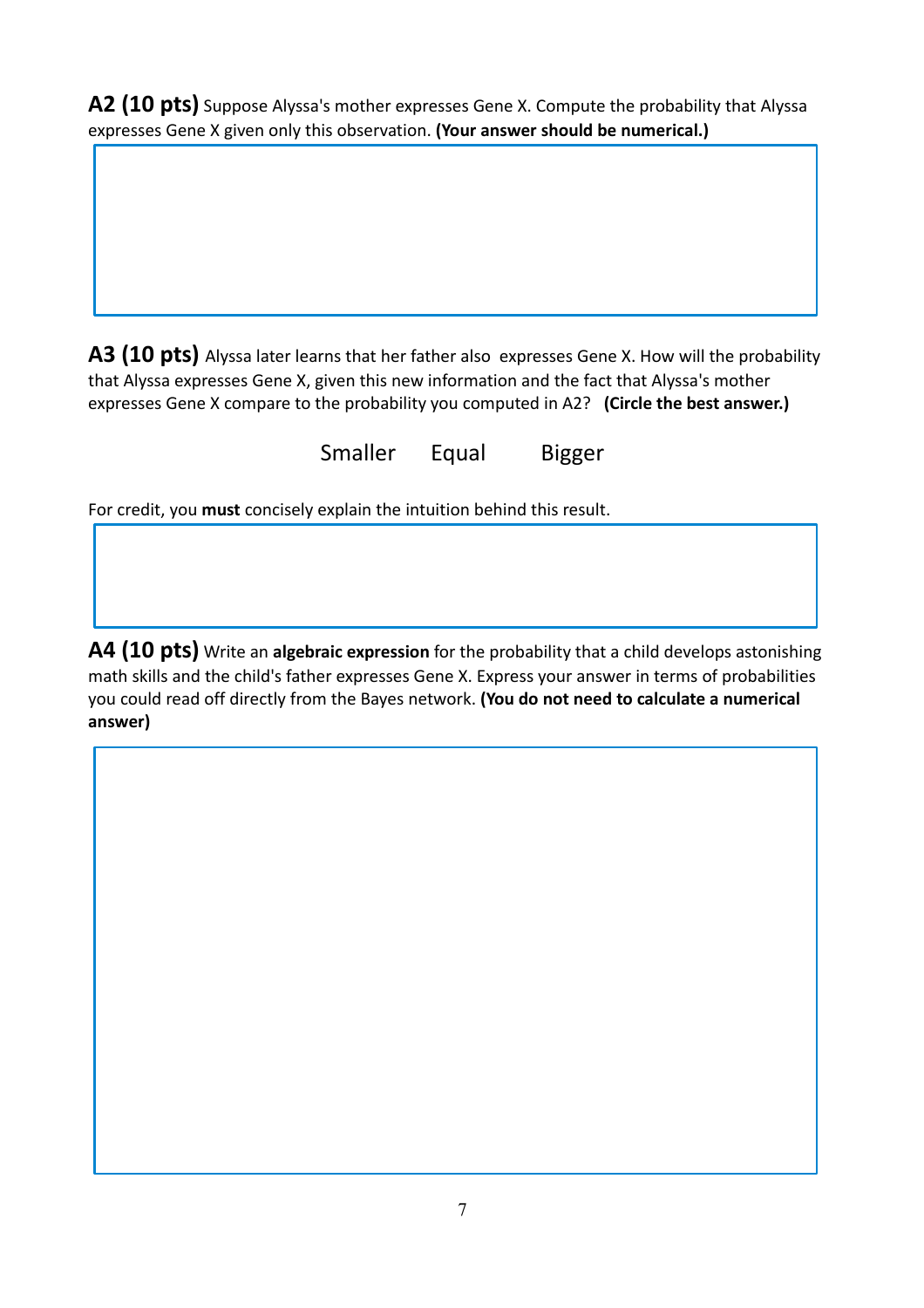### *Part B (10 pts)*

After his graduation, Ben Bitdiddle decides to capitalize on his hard-earned MIT skills as part of his new start-up – Emoticon Traders. He wants to make a lot of money making trades by determining whether financial news articles are positive (BUY) or negative (SELL).

Ben decides to use Naive Bayes classification for the task. He has chosen six words to use as features for detecting BUY/SELL outcomes. The words are:

#### **bullish, hot, junk, stock, the, company**

And the probabilities associated with each are:

| $P(BUY) = 0.4$  | $P($ bullish   BUY) = 0.7 $P($ hot   BUY) = 0.8   |                          | $P$ ( junk   BUY) = 0.4    |
|-----------------|---------------------------------------------------|--------------------------|----------------------------|
| $P(SELL) = 0.6$ | P( bullish   SELL) = $0.2$ P( hot   SELL) = $0.1$ |                          | $P$ ( junk   SELL) = 0.9   |
|                 |                                                   |                          |                            |
|                 | $P($ stock   BUY) = 0.8                           | $P$ (the   BUY) = 0.95   | $P( company   BUY) = 0.9$  |
|                 | $P($ stock   SELL) = 0.8                          | $P$ ( the   SELL) = 0.95 | $P( company   SELL) = 0.9$ |
|                 |                                                   |                          |                            |

How will Ben's system classify an article that contains just the following four out of six keywords: "the", "hot", "junk", and "company"? (**Circle one.**)

|  | <b>BUY</b> | <b>SELL</b> |
|--|------------|-------------|
|  |            |             |

**You must** show work for credit.